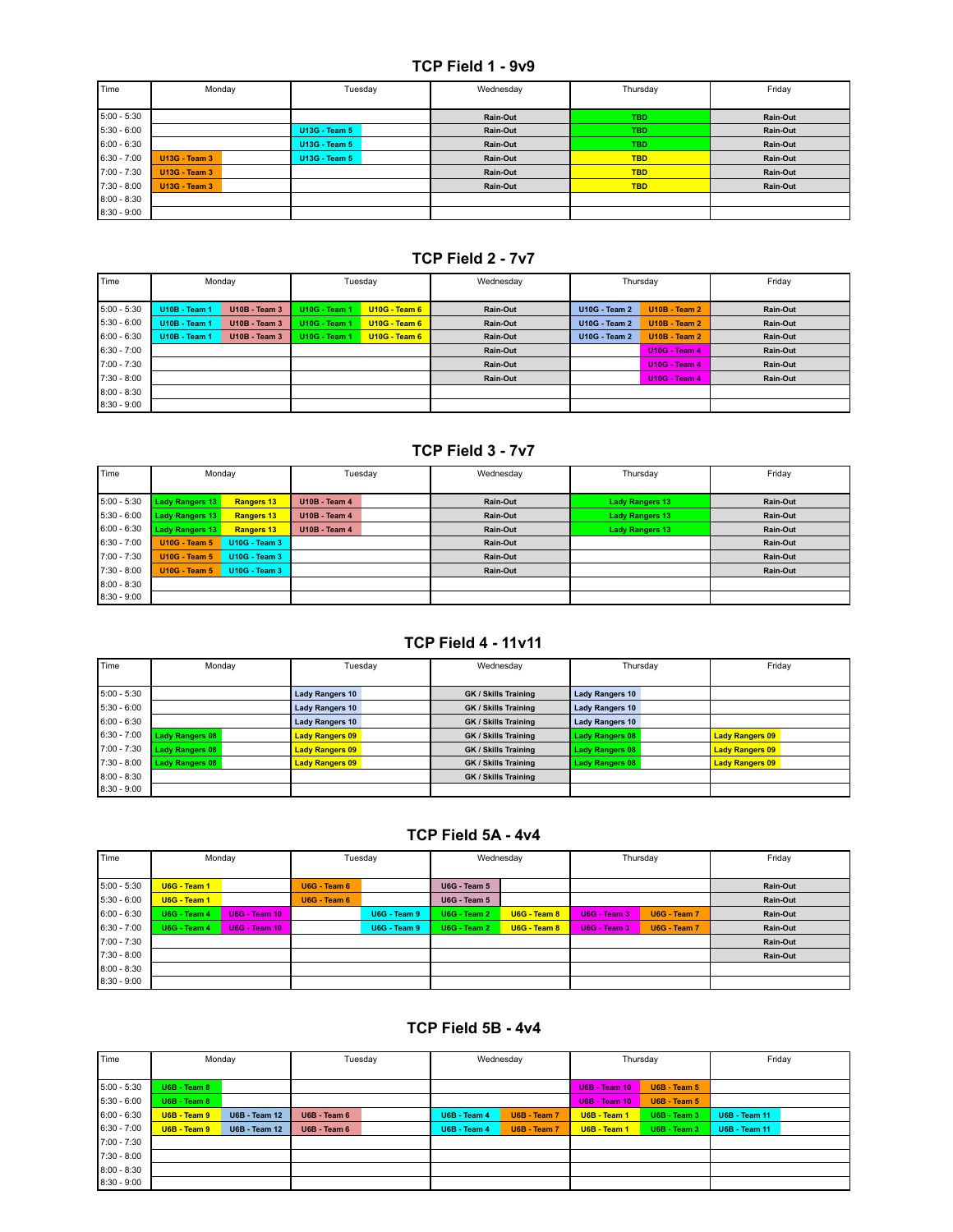#### **TCP Field 6 - 4v4**

| Time          | Monday       | Tuesday                              | Wednesday    | Thursday                       | Friday                               |
|---------------|--------------|--------------------------------------|--------------|--------------------------------|--------------------------------------|
| $5:00 - 5:30$ | U8G - Team 1 | U8G - Team 8<br><b>U8B - Team 12</b> | U8G - Team 7 | U8G - Team 2<br>U8G - Team 4   |                                      |
| $5:30 - 6:00$ | U8G - Team 1 | U8G - Team 8<br><b>U8B - Team 12</b> | U8G - Team 7 | $USG - Team 2$<br>U8G - Team 4 |                                      |
| $6:00 - 6:30$ |              |                                      | U8G - Team 6 |                                | <b>U8B - Team 11</b><br>U8G - Team 3 |
| $6:30 - 7:00$ |              |                                      | U8G - Team 6 |                                | <b>U8B - Team 11</b><br>U8G - Team 3 |
| 7:00 - 7:30   | U8G - Team 5 |                                      |              |                                |                                      |
| 7:30 - 8:00   | U8G - Team 5 |                                      |              |                                |                                      |
| $8:00 - 8:30$ |              |                                      |              |                                |                                      |
| $8:30 - 9:00$ |              |                                      |              |                                |                                      |

#### **TCP Field 7 - 4v4**

| Time          | Monday   | Tuesday             |                      |              | Wednesday    |                     | Thursday     |              | Friday       |  |
|---------------|----------|---------------------|----------------------|--------------|--------------|---------------------|--------------|--------------|--------------|--|
| $5:00 - 5:30$ | Rain-Out |                     |                      | U8B - Team 4 |              | <b>U8B - Team 3</b> |              |              |              |  |
| $5:30 - 6:00$ | Rain-Out |                     |                      | U8B - Team 4 |              | <b>U8B - Team 3</b> |              |              |              |  |
| $6:00 - 6:30$ | Rain-Out | <b>U8B - Team 5</b> | <b>U8B - Team 10</b> | U8B - Team 6 | U8B - Team 9 | U8B - Team 2        | U8B - Team 8 | U8B - Team 7 | U8B - Team 1 |  |
| $6:30 - 7:00$ | Rain-Out | <b>U8B - Team 5</b> | <b>U8B - Team 10</b> | U8B - Team 6 | U8B - Team 9 | U8B - Team 2        | U8B - Team 8 | U8B - Team 7 | U8B - Team 1 |  |
| 7:00 - 7:30   | Rain-Out |                     |                      |              |              |                     |              |              |              |  |
| 7:30 - 8:00   | Rain-Out |                     |                      |              |              |                     |              |              |              |  |
| $8:00 - 8:30$ |          |                     |                      |              |              |                     |              |              |              |  |
| $8:30 - 9:00$ |          |                     |                      |              |              |                     |              |              |              |  |

#### **TCP Field 8 - 9v9**

| Time          | Monday               |                      | Tuesday                |                      | Wednesday            |  | Thursday               |                      | Friday   |
|---------------|----------------------|----------------------|------------------------|----------------------|----------------------|--|------------------------|----------------------|----------|
| $5:00 - 5:30$ |                      |                      |                        |                      |                      |  |                        |                      | Rain-Out |
| $5:30 - 6:00$ | <b>U12B - Team 1</b> | <b>U13G - Team 4</b> | <b>Lady Rangers 11</b> | <b>U12B - Team 3</b> | <b>U12B - Team 5</b> |  | <b>Lady Rangers 11</b> | <b>U13G - Team 2</b> | Rain-Out |
| $6:00 - 6:30$ | <b>U12B - Team 1</b> | <b>U13G - Team 4</b> | <b>Lady Rangers 11</b> | <b>U12B - Team 3</b> | <b>U12B - Team 5</b> |  | <b>Lady Rangers 11</b> | <b>U13G - Team 2</b> | Rain-Out |
| $6:30 - 7:00$ | <b>U12B - Team 1</b> | <b>U13G - Team 4</b> | <b>Lady Rangers 11</b> | <b>U12B - Team 3</b> | <b>U12B - Team 5</b> |  | <b>Lady Rangers 11</b> | <b>U13G - Team 2</b> | Rain-Out |
| 7:00 - 7:30   |                      |                      |                        |                      |                      |  |                        |                      | Rain-Out |
| 7:30 - 8:00   |                      |                      |                        |                      |                      |  |                        |                      |          |
| $8:00 - 8:30$ |                      |                      |                        |                      |                      |  |                        |                      |          |
| $8:30 - 9:00$ |                      |                      |                        |                      |                      |  |                        |                      |          |

#### **TCP Field 9 - 9v9**

| Time          | Monday               | Tuesday                          | Wednesday | Thursday                                     |          |
|---------------|----------------------|----------------------------------|-----------|----------------------------------------------|----------|
| $5:00 - 5:30$ |                      |                                  | Rain-Out  |                                              | Rain-Out |
| $5:30 - 6:00$ | <b>U12B - Team 4</b> | Rangers 11 - A<br>Rangers 11 - B | Rain-Out  | <b>U13G - Team 1</b><br><b>U12B - Team 2</b> | Rain-Out |
| $6:00 - 6:30$ | <b>U12B - Team 4</b> | Rangers 11 - A<br>Rangers 11 - B | Rain-Out  | <b>U13G - Team 1</b><br><b>U12B - Team 2</b> | Rain-Out |
| $6:30 - 7:00$ | <b>U12B - Team 4</b> | Rangers 11 - B<br>Rangers 11 - A | Rain-Out  | <b>U13G - Team 1</b><br><b>U12B - Team 2</b> | Rain-Out |
| 7:00 - 7:30   |                      |                                  | Rain-Out  |                                              | Rain-Out |
| $7:30 - 8:00$ |                      |                                  |           |                                              |          |
| $8:00 - 8:30$ |                      |                                  |           |                                              |          |
| $8:30 - 9:00$ |                      |                                  |           |                                              |          |

#### **TCP Field 10 - 11v11**

| Time          | Monday                |  | Tuesday                           |                 |                       | Wednesday | Thursday | Friday          |  |
|---------------|-----------------------|--|-----------------------------------|-----------------|-----------------------|-----------|----------|-----------------|--|
| $5:00 - 5:30$ |                       |  |                                   |                 |                       |           | Rain-Out |                 |  |
| $5:30 - 6:00$ | <b>GSC Rangers 09</b> |  | U15/16 - Team 2 U15/16 - Team 1   | U15/16 - Team 4 | <b>GSC Rangers 09</b> |           | Rain-Out | U15/16 - Team 3 |  |
| $6:00 - 6:30$ | <b>GSC Rangers 09</b> |  | U15/16 - Team 2   U15/16 - Team 1 | U15/16 - Team 4 | <b>GSC Rangers 09</b> |           | Rain-Out | U15/16 - Team 3 |  |
| $6:30 - 7:00$ | <b>GSC Rangers 09</b> |  | U15/16 - Team 2   U15/16 - Team 1 | U15/16 - Team 4 | <b>GSC Rangers 09</b> |           | Rain-Out | U15/16 - Team 3 |  |
| 7:00 - 7:30   |                       |  |                                   |                 |                       |           | Rain-Out |                 |  |
| 7:30 - 8:00   |                       |  |                                   |                 |                       |           |          |                 |  |
| $8:00 - 8:30$ |                       |  |                                   |                 |                       |           |          |                 |  |
| $8:30 - 9:00$ |                       |  |                                   |                 |                       |           |          |                 |  |

## **TCP Field 11 - 4v4**

| Time          | Monday       | Tuesday                              | Wednesday | Thursday | Friday                               |  |
|---------------|--------------|--------------------------------------|-----------|----------|--------------------------------------|--|
| $5:00 - 5:30$ |              |                                      | Rain-Out  | Rain-Out |                                      |  |
| $5:30 - 6:00$ | U6B - Team 2 | <b>Rangers Acad B</b> Rangers Acad G | Rain-Out  | Rain-Out | <b>Rangers Acad B</b> Rangers Acad G |  |
| $6:00 - 6:30$ | U6B - Team 2 | <b>Rangers Acad B</b> Rangers Acad G | Rain-Out  | Rain-Out | <b>Rangers Acad B</b> Rangers Acad G |  |
| $6:30 - 7:00$ |              |                                      | Rain-Out  | Rain-Out |                                      |  |
| 7:00 - 7:30   |              |                                      | Rain-Out  | Rain-Out |                                      |  |
| $7:30 - 8:00$ |              |                                      | Rain-Out  | Rain-Out |                                      |  |
| $8:00 - 8:30$ |              |                                      |           |          |                                      |  |
| $8:30 - 9:00$ |              |                                      |           |          |                                      |  |